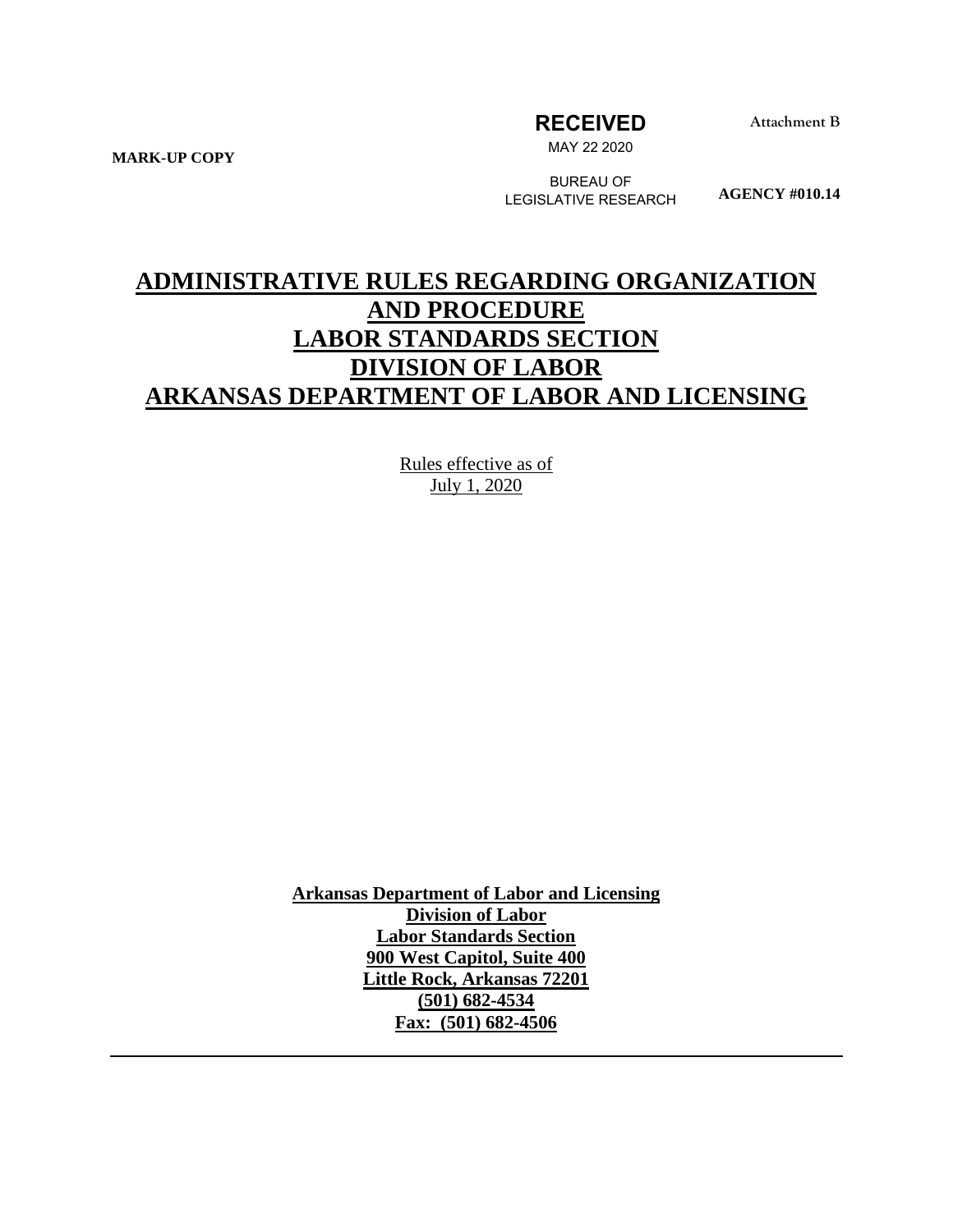## **010.14 Administrative Regulations of the Labor Standards Division of the Arkansas Department of Labor Administrative Rules of the Labor Standards Section of the Division of Labor, Department of Labor and Licensing**

## **010.14-001 Statement of Organization and Operations**

The Arkansas Department of Labor and Licensing is an agency of state government created by Act 161 of 1937, Ark. Code Ann. § 11-2-101 *et seq*. Act 910 of 2019, Ark. Code Ann. § 25-43-1101 *et seq.* The Labor Standards Division Section is working unit of the Arkansas Department of Labor within the Division of Labor, Department of Labor and Licensing. The Director of the Division of Labor has with regulatory or enforcement authority over:

- 1. Minimum wage and overtime;
- 2. Prevailing wage;
- 3.2. Child labor;
- 4.3. Private employment agencies;
- 5.4. Claims for unpaid wages of less than \$2,000; and

6.5. A number of miscellaneous employment standards laws, the enforcement of which is not otherwise provided for by state law or is specifically vested with the Director of Labor or the Department of Labor. the Division of Labor.

The Labor Standards Division Section also oversees the licensure of private employment agencies. Ultimate authority for the operation of the agency is in the Director of the Department of Labor Secretary of the Department of Labor and Licensing, who is appointed by the Governor. The Director of the Division of Labor has the regulatory, enforcement, and administrative authority for the Labor Standards Section. The individual charged with the dayto-day operations is referred to as the Labor Standards Administrator Manager, who is selected by the director. From time to time, the director promulgates rules and regulations**.**

## **010.14-002 Information for Public Guidance**

The mailing address and telephone number for the Labor Standards Division Section is:

Labor Standards Division Section Division of Labor Arkansas Department of Labor and Licensing 10421 West Markham Street 900 West Capitol, Suite 400 Little Rock, AR 72201 (501) 682-4500 (501) 682-4535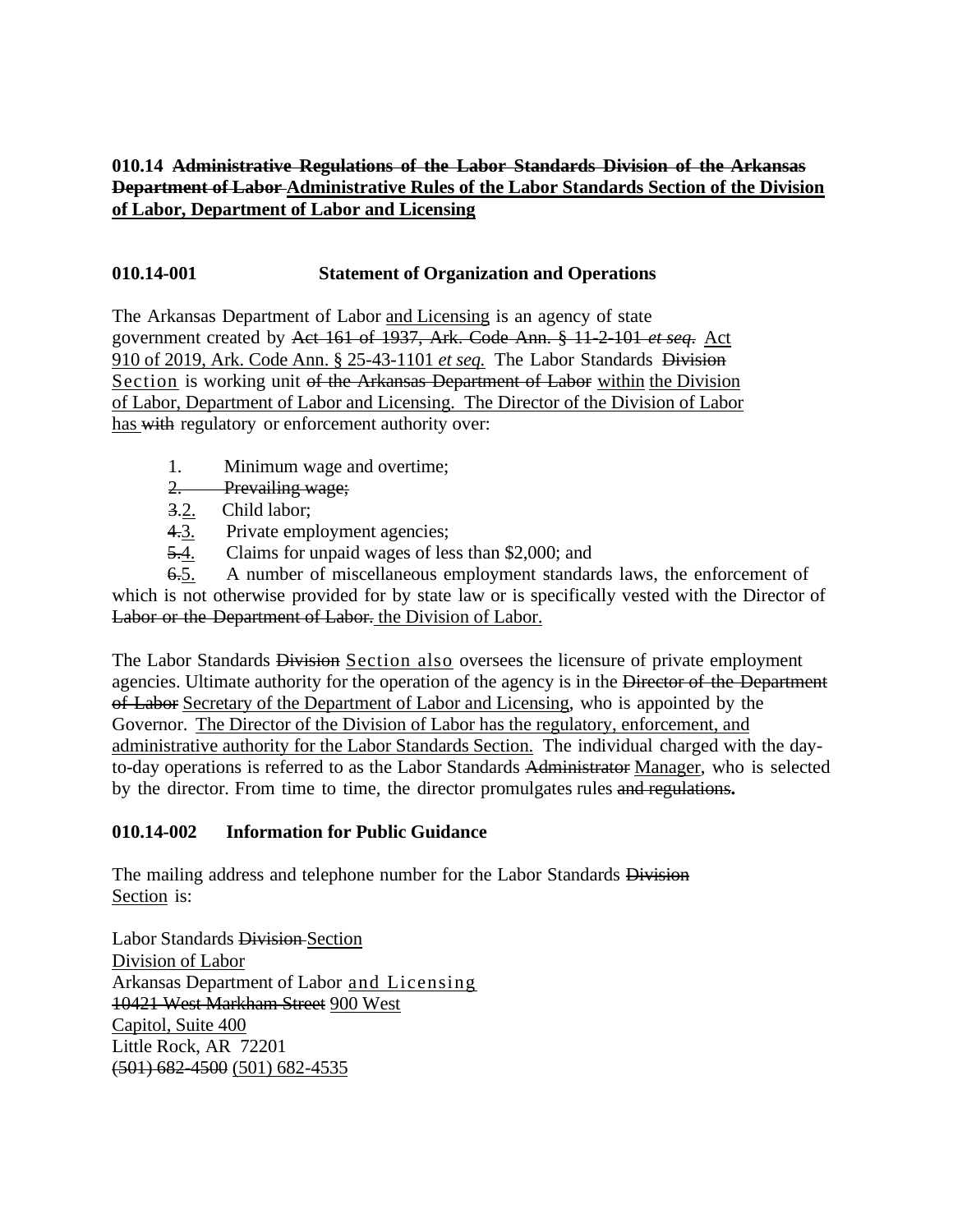The Department of Labor division makes available a list of persons holding certain responsibilities for handling FOIA requests, licensing questions, and complaints against licensees so that the public may obtain information about the agency or make submissions or requests. The names, mailing addresses, telephone numbers, and electronic addresses can be obtained from the agency's office or Web site website. Additionally, the Labor Standards Section can be contacted directly as listed above.

The agency section has a list of official forms used by the agency section and a list of all formal, written statements of policy and written interpretative memoranda, and orders, decisions and opinions resulting from adjudications, which may be obtained from the agency's section's office or Web site website. The Department Division of Labor Web site website is: http://www.arkansas.gov/labor/ [https://www.labor.arkansas.gov/.](http://www.arkansas.gov/labor/%20.) The address for the Labor Standards Division is:

Labor Standards Division Arkansas Department of Labor 10421 West Markham Little Rock, AR 72205

Copies of all forms used by the agency section, written statements of policy and written interpretive memoranda, and all orders issued by the agency may be obtained from the agency's section's office.

## **010.14-003 General Organization**

A. The Labor Standards Division-Section is generally divided into an office staff and a field staff. The field staff is composed of investigators.

B. All public meetings will be conducted pursuant to Robert's Rules of Order and in conformity with the Arkansas Freedom of Information Act.

C. The director may create standing and ad hoc committees. The director will select members of committees. A quorum for the transaction of committee business is a majority of the number of voting members of the committee.

## **010.14-004 Rule-Making**

## **A. Authority**

The agency director has been authorized by the Legislature to promulgate rules. Ark. Code Ann. § 11-4-209(a)(minimum wage and overtime); § 22-9-307(prevailing wage); §§ 11-6- 111(b)(2) and 11-12-105(1)(child labor); and § 11-11- 204(d)(private employment agencies). The agency follows the procedural requirements of the Arkansas Administrative Procedure Act, in particular Ark. Code Ann. § 25-15-203 and § 25-15-204. Additionally, the agency is required to abide by the provisions of Ark. Code Ann. §10-3-309.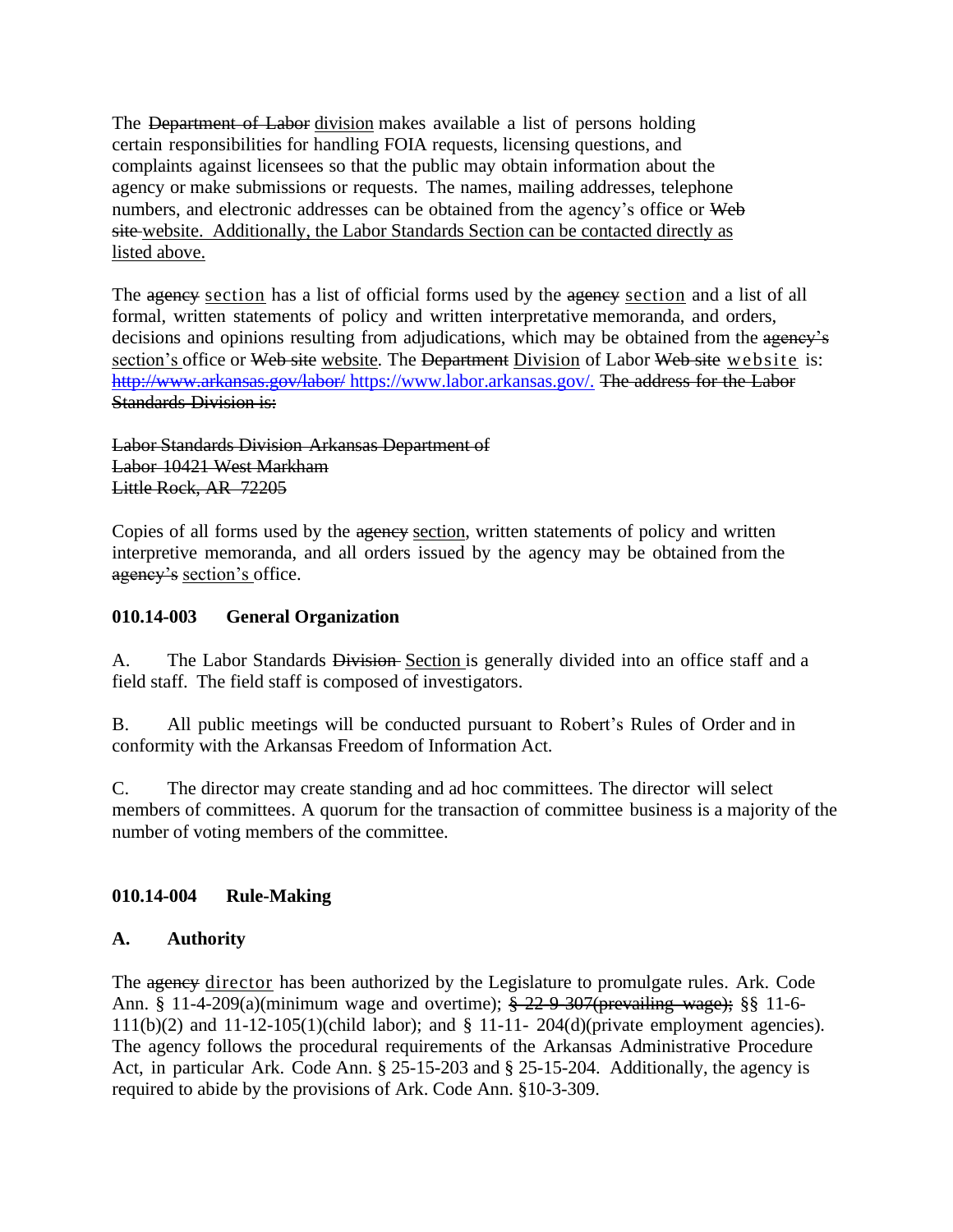## **B. Initiation of Rule-Making**

The process of adopting a new rule or amending or repealing an existing rule (hereinafter referred to "rule-making") may be initiated by request of the director that the staff submit proposed drafts. Additionally, staff of the agency may request permission of to initiate rulemaking. Third persons outside the agency may petition for the issuance, amendment, or repeal of any rule.

## **C. Petition to Initiate Rule-Making**

Third parties may initiate rule-making to adopt, amend, or repeal a rule by filing a petition with the agency division to initiate rule-making. The petition must contain the name, address, and telephone number of the petitioner, the specific rule or action requested, the reasons for the rule or action requested, and facts showing that the petitioner is regulated by the agency division or has a substantial interest in the rule or action requested.

The petition to initiate rule-making shall be filed with the Director of the Department Division of Labor.

Within thirty (30) days after submission of the petition, the director will either deny the petition, stating its reasons in writing, or will initiate rule-making.

## **D. Pre-Filing with the Bureau of Legislative Research**

Thirty (30) days before the public-comment period ends, the agency division will file with the Bureau of Legislative Research the text of the proposed rule or amendment as well as a financial impact statement and a Bureau of Legislative Research questionnaire as provided by Ark. Code Ann. § 10-3-309.

## **E. Public Input**

1. Before finalizing language of a proposed new rule or an amendment to, or repeal of, an existing rule, the director or his designee will receive public input through written comments and/or oral submissions. The agency division will designate in its public notice the format and timing of public comment.

2. Any public hearing will provide affected persons and other members of the public a reasonable opportunity for presentation of evidence, arguments, and oral statements within reasonable conditions and limitations imposed by the agency division to avoid duplication, irrelevant comments, unnecessary delay, or disruption of the proceedings.

3. The director or his designee may preside at the public hearing. The agency division must ensure that the agency division personnel responsible for preparing the proposed rule or amendment are available and will notify third parties initiating rule changes to be available to explain the proposal and to respond to questions or comments regarding the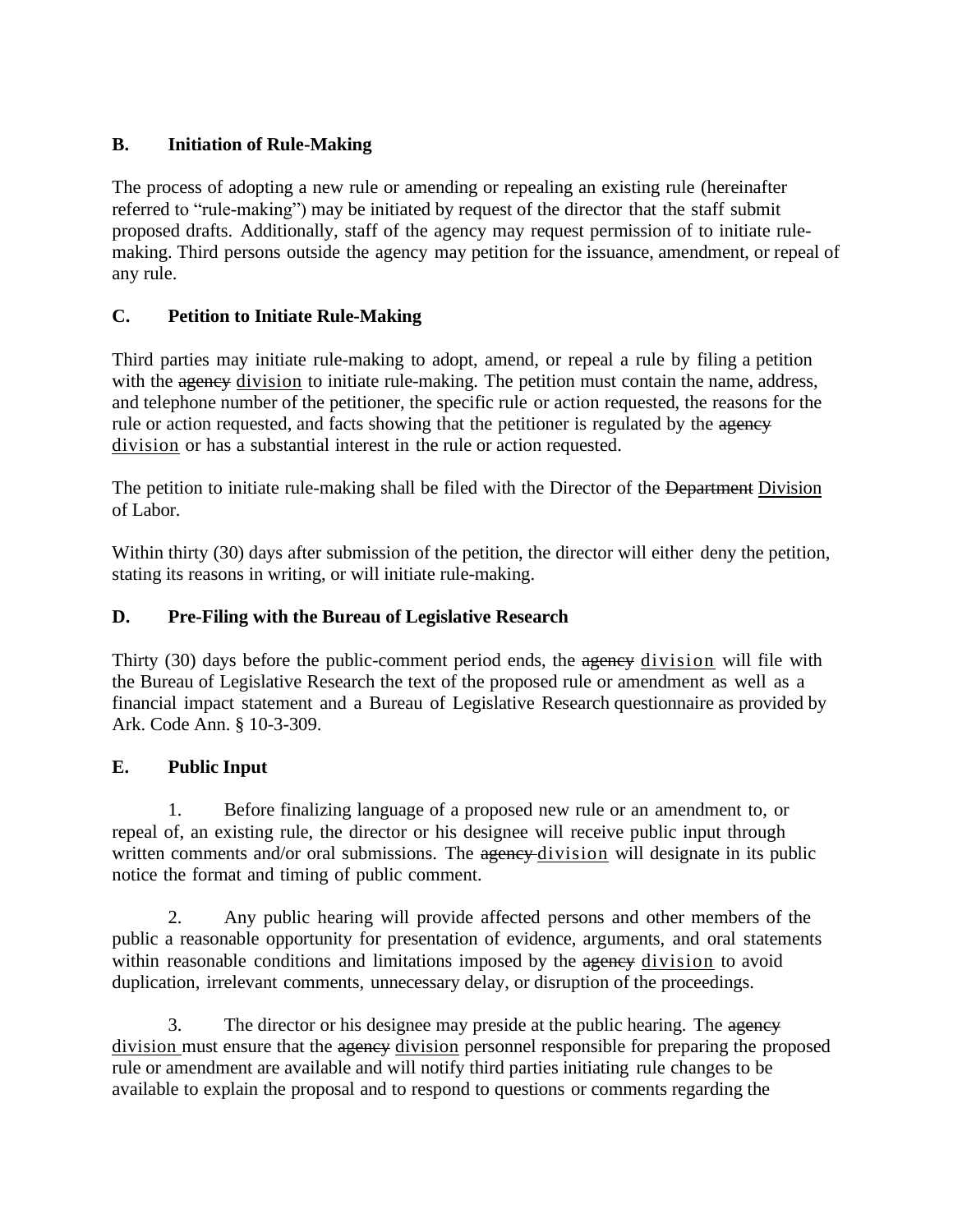proposed rule.

4. The agency division will preserve the comments made at the public hearing by a recording.

5. Any person may submit written statements within the specified period of time. All timely, written statements will be considered by the director and be made a part of the rulemaking record.

## **F. Notice of Rule-Making**

The agency division will give notice of proposed rule-making to be published pursuant to Ark. Code Ann. § 25-15-204. The notice will set any written comment period and will specify the time, date, and place of any public hearing.

## **G. The Decision to Adopt a Rule**

1. The agency division will not finalize language of the rule or decide whether to adopt a rule until the period for public comment has expired and the proposed rule has been reviewed and approved by the Legislative Council or other legislative committee pursuant to Ark. Code Ann. § 10-3-309.

2. Before acting on a proposed rule, the agency division will consider all of the written submissions and/or oral submissions received in the rule-making proceeding or any memorandum summarizing such oral submissions, and any regulatory analysis or fiscal impact statement issued in the rule-making proceedings.

3. The ageney division may use its own experience, specialized knowledge, and judgment in the adoption of a rule or consider the experience, specialized knowledge and judgment of agency division staff.

## **H. Variance Between Adopted Rule and Published Notice of Proposed Rule**

1. The agency division may not adopt a rule that differs from the rule proposed in the published notice of the intended rule-making on which the rule is based unless:

a. The final rule is in character with the original scheme and was a logical outgrowth of the notice and comments stemming from the proposed rule, or

b. The notice fairly apprised interested persons of the subject and the issues that would be considered so that those persons had an opportunity to comment.

2. In determining whether the final rule is in character with the original scheme and was a logical outgrowth of the notice and comments, and that the notice of intended rulemaking provided fair warning that the outcome of that rule-making proceeding could be the rule in question; the board-division must consider the following factors: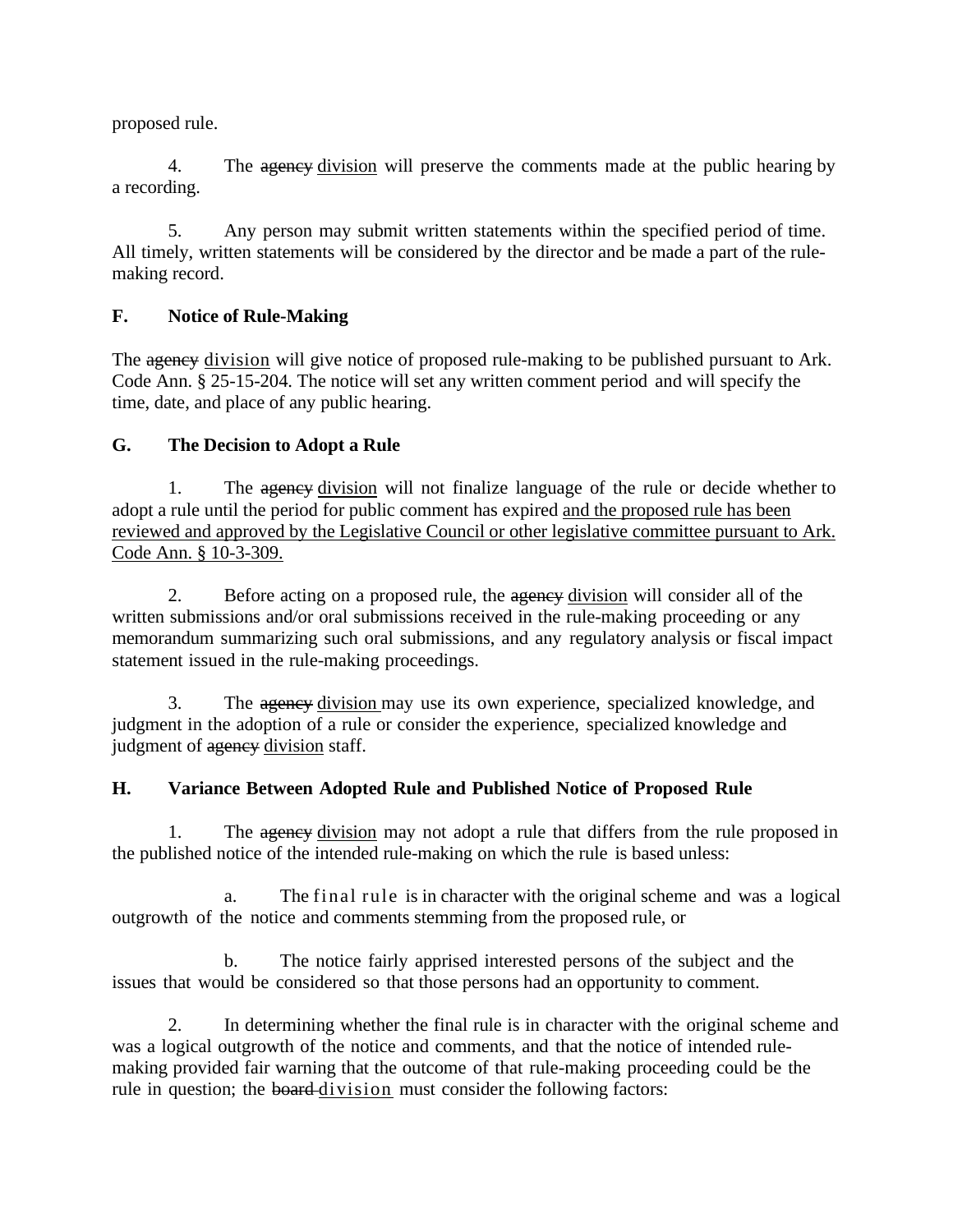a. The extent to which persons who will be affected by the rule should have understood that the rule- making proceeding on which it is based could affect their interests; and

b. The extent to which the subject matter of the rule or issues determined by the rule are different from the subject matter or issues contained in the notice of intended rule-making; and

c. The extent to which the effects of the rule differ from the effects of the proposed rule contained in the notice of intended rule-making.

## **I. Concise Statement of Reasons**

1. When requested by an interested person, either prior to the adoption of a rule or within thirty (30) days after its adoption, the agency division shall issue a concise statement of the principal reasons for and against the adoption of the rule. Requests for such a statement must be in writing and be delivered to the Director of the Department Division of Labor. The request should indicate whether the statement is sought for all or only a specified part of a rule. A request will be considered to have been submitted on the date on which it is received by the agency division.

- 2. The concise statement of reasons must contain:
	- a. The agency's division's reasons for adopting the rule;

b. An indication of any change between the text of the proposed rule and the text of the rule as finally adopted, with explanations for any such change; and

The principal reasons urged in the rule-making procedure for and against the rule, and the agency's division's reasons for overruling the arguments made against the rule.

## **J. Contents**

The agency division shall cause its rules to be published and made available to interested persons. The publication must include:

- 1. The text of the rule; and
- 2. A note containing the following:
	- a. The date(s) the **board** division adopted or amended the rule;
	- b. The effective date(s) of the rule;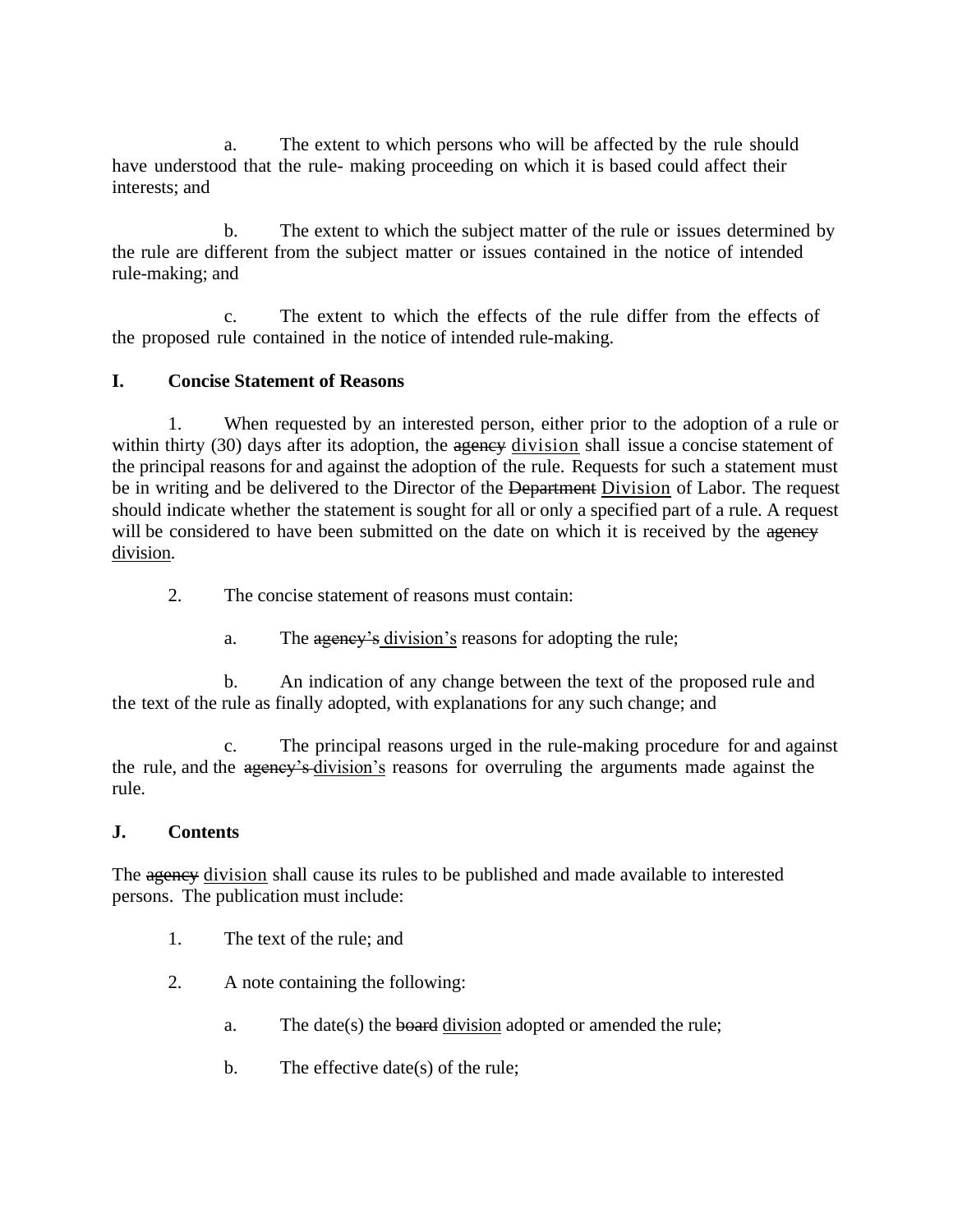c. Any findings required by any provisions of law as a prerequisite to adoption for effectiveness of the rule; and

d. Citation to the entire specific statutory or other authority authorizing the adoption of the rule;.

3. The publication of the rule(s) must state the date of publication.

## **K. Format**

The published rules of the board-division will be organized substantially in the following format:

- 1. Statement of Organization and Operations
- 2. Information for Public Guidance
- 3. General Organization
- 4. Purpose and Scope
- 5. Definitions
- 6. Rule-making
- 7. Emergency Rule-making
- 8. Declaratory Orders
- 9. Adjudicative Hearings
- 10. Licensing
- 11. *Et seq*., Substantive rules and other rules of Agency the division

## **L. Incorporation by Reference**

By reference in a rule, the agency division may incorporate all or any part of a code, standard, rule, or other matter if the agency division finds that copying the matter in the agency's division's rule would be unduly cumbersome, expensive, or otherwise inexpedient. The reference in the rule must fully and precisely identify the incorporated matter by title, citation, date, and edition, if any; briefly indicate the precise subject and general contents of the incorporated matter; and state that the rule does not include any later amendments or editions of the incorporated matter. The agency division may incorporate such a matter by reference in a proposed or adopted rule only if the agency-division makes copies of the incorporated matter readily available to the public. The rules must state how and where copies of the incorporated matter may be obtained at cost from the agency division, and how and where copies may be obtained from an agency of the United States, this state, another state, or the organization, association, or persons originally issuing that matter. The agency-division must retain permanently a copy of any materials incorporated by reference in a rule.

## **M. Filing**

1. After the agency division formally adopts a new rule or amends a current rule or repeals an existing rule, and after the rule change has been reviewed and approved by the Legislative Council, the agency staff will file final copies of the rule with the Secretary of State,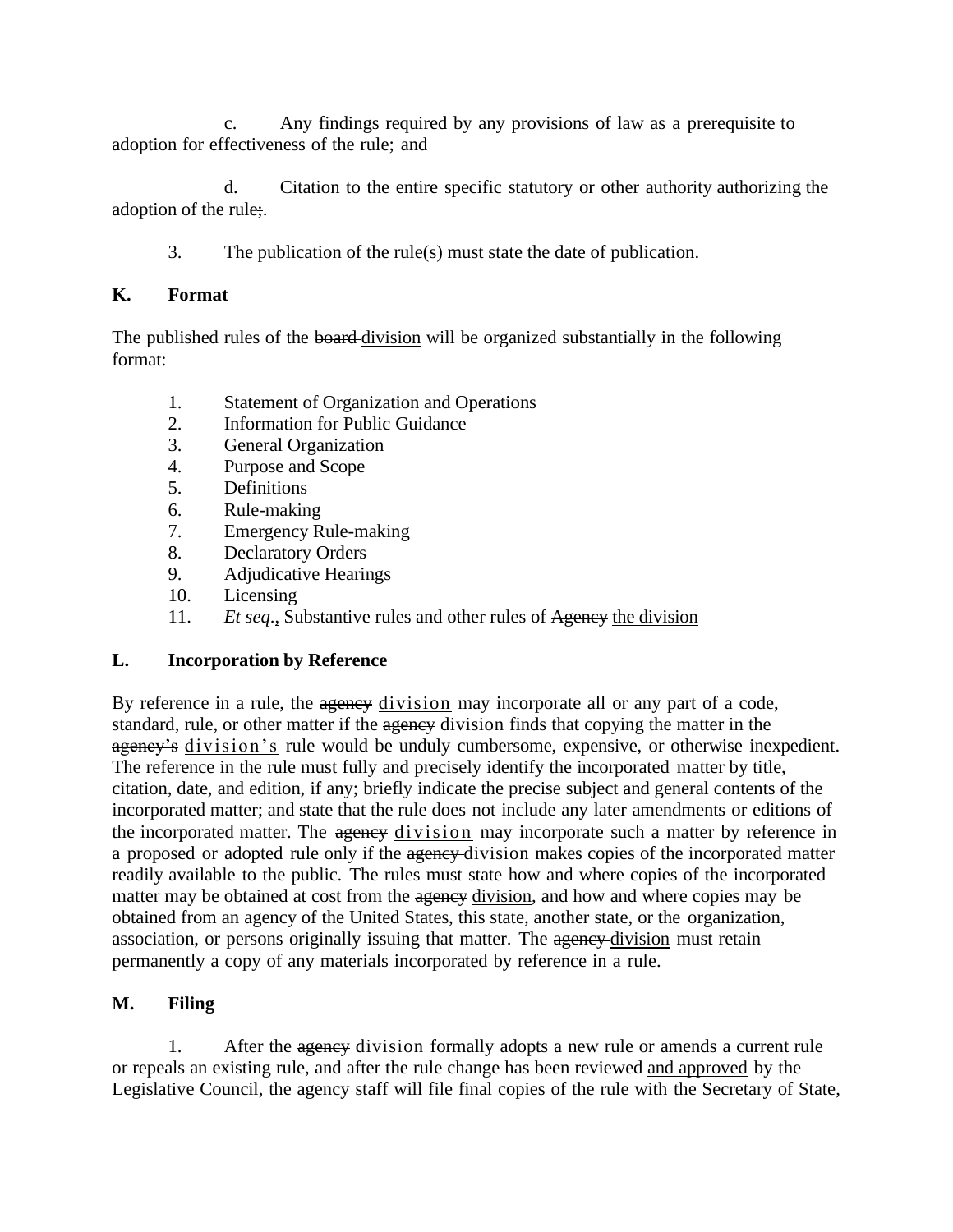the Arkansas State Library, and the Bureau of Legislative Research, or as otherwise provided by Ark. Code Ann. § 25-15-204(d).

2. Proof of filing a copy of the rule, amendment, or repeal with the Secretary of State, the Arkansas State Library, and the Bureau of Legislative Research will be kept in a file maintained by the Legal Division Section of the Arkansas Department Division of Labor.

3. Notice of the rule change will be posted on the agency division Web page web site.

## **010.14-005 Emergency Rule-Making**

## **A. Request for Emergency Rule-Making**

The proponent of a rule may request the agency division to adopt an emergency rule. In addition to the text of the proposed rule or amendment to an existing rule and any other information required by Rule 010.14-004(C), the proponent will provide a written statement setting out the facts or circumstances that would support a finding of imminent peril to the public health, safety, or welfare.

## **B. Finding of an Emergency**

Upon receipt of the written statement requesting an emergency rule-making and documents or other evidence submitted in support of the assertion that an emergency exists, the agency division will make an independent judgment as to whether the circumstances and facts constitute an imminent peril to the public health, safety, or welfare requiring adoption of the rule upon fewer than 30 days' notice. If the agency division determines that the circumstances warrant emergency rule-making, it will make a written determination that sets out the reasons for its finding that an emergency exists. Upon making this finding, the agency division may proceed to adopt the rule without any prior notice or hearing, or it may determine to provide an abbreviated notice and hearing.

## **C. Effective Date of Emergency Rule**

The division shall not finalize an emergency rule or file an emergency rule with the Secretary of State for adoption until the emergency rule has been approved under Ark. Code Ann. § 10-3-309.

The emergency rule will be effective immediately upon filing, or at a stated time less than ten (10) days thereafter, if the agency division finds that this effective date is necessary because of imminent peril to the public health, safety, or welfare. The agency division will file with the rule the agency's division's written findings justifying the determination that emergency rulemaking is appropriate and, if applicable, the basis for the effective date of the emergency rule being less than ten (10) days after the filing of the rule pursuant to Ark. Code Ann. § 25-15-  $204(e)$ . The agency division will take appropriate measures to make emergency rules known to persons who may be affected by them.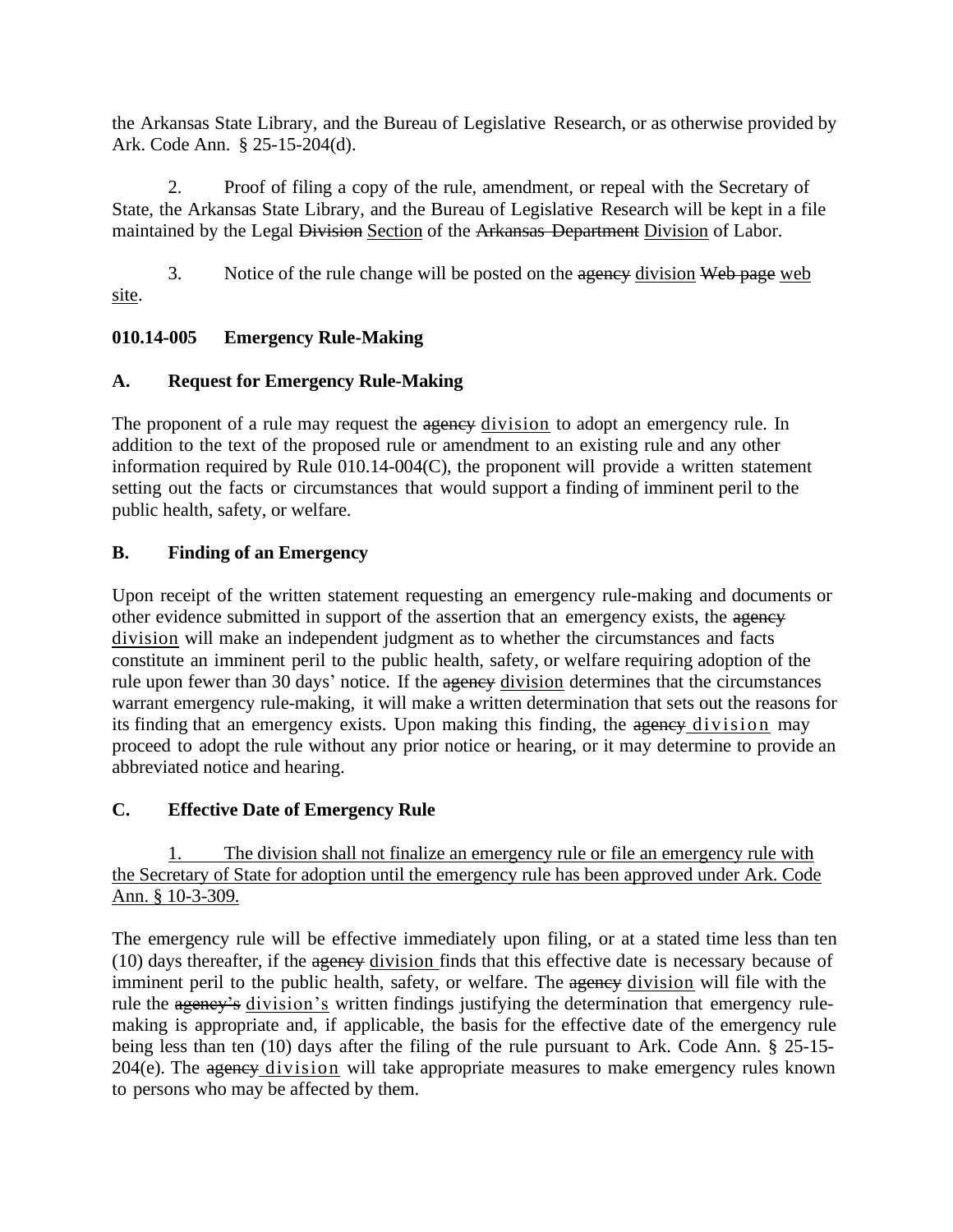#### **010.14-006 Declaratory Orders**

#### **A. Purpose and Use of Declaratory Orders**

A declaratory order is a means of resolving a controversy or answering questions or doubts concerning the applicability of statutory provisions, rules, or orders over which the agency division has authority. A petition for declaratory order may be used only to resolve questions or doubts as to how the statutes, rules, or orders may apply to the petitioner's particular circumstances. A declaratory order is not the appropriate means for determining the conduct of another person or for obtaining a policy statement of general applicability from an agency. A petition or declaratory order must describe the potential impact of statutes, rules, or orders upon the petitioner's interests.

#### **B. The Petition**

The process to obtain a declaratory order is begun by filing with the Director of the Department Division of Labor a petition that provides the following information:

1. The caption shall read: Petition for Declaratory Order Before Arkansas Department Division of Labor, Labor Standards Section.

2. The name, address, telephone number, and facsimile number of the petitioner.

3. The name, address, telephone number, and facsimile number of the attorney of the petitioner.

4. The statutory provision(s), agency division rule(s), or agency division order(s) on which the declaratory order is sought.

5. A description of how the statutes, rules, or orders may substantially affect the petitioner and the petitioner's particular set of circumstances, and the question or issue on which petitioner seeks a declaratory order.

- 6. The signature of the petitioner or petitioner's attorney.
- 7. The date.
- 8. Request for a hearing, if desired.

#### **C. Agency Division Disposition**

1. The agency division may hold a hearing to consider a petition for declaratory statement. If a hearing is held, it shall be conducted in accordance with Ark. Code Ann. §§ 25-15-208 and 25-15-213, and the ageney's division's rules for adjudicatory hearings.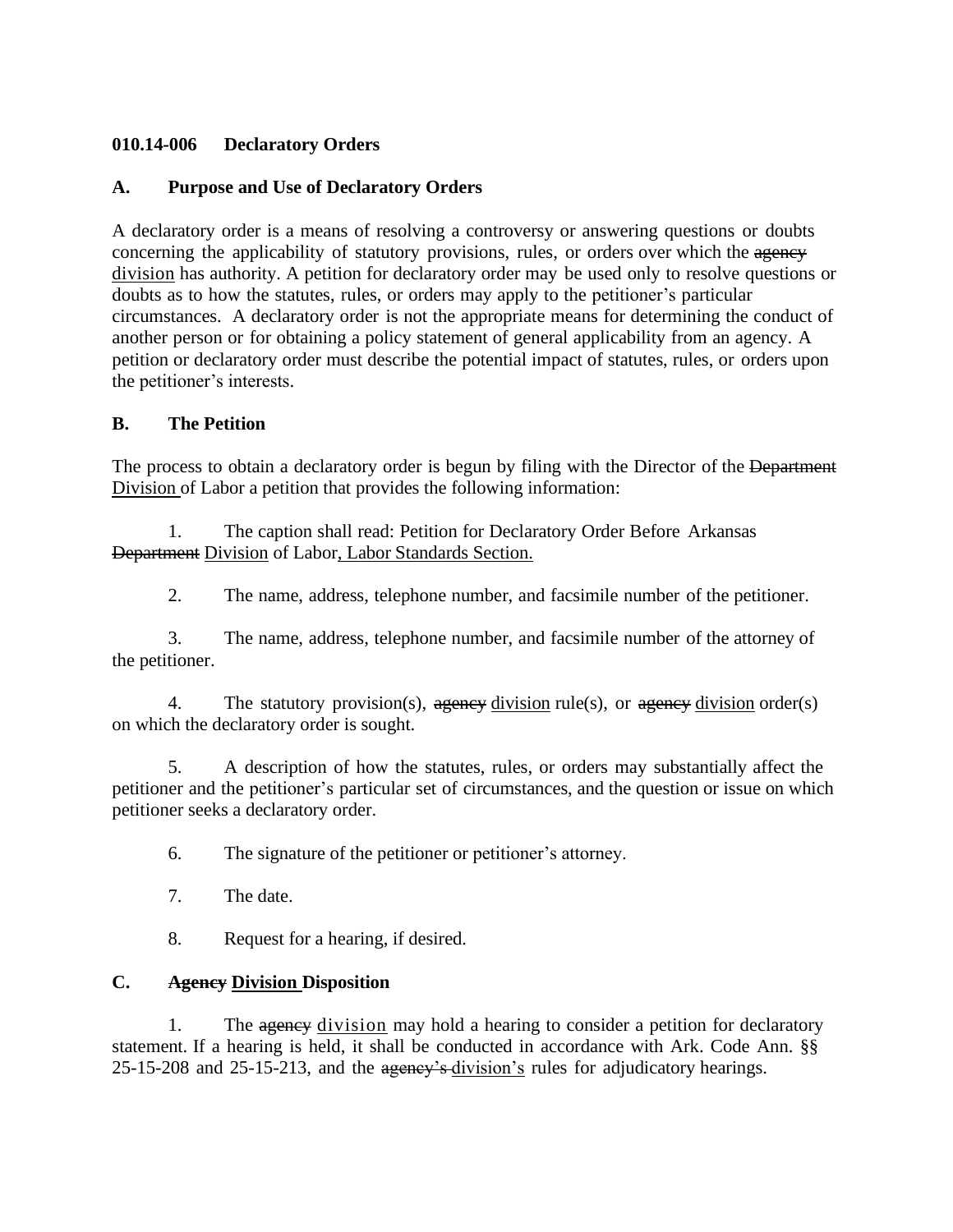2. The agency-division may rely on the statements of fact set out in the petition without taking any position with regard to the validity of the facts. Within ninety (90) days of the filing of the petition, the agency division will render a final order denying the petition or issuing a declaratory order.

## **010.14-007 Adjudicative Hearings**

#### **A. Scope of This Rule**

This Rule, 010.14-007, applies in all administrative adjudications conducted by the Labor Standards Division Section of the Arkansas Department Division of Labor. This procedure is developed to provide a process by which the agency-division formulates orders (for example, an order revoking a license to practice, or imposing civil penalties).

#### **B. Presiding Officer**

The Director of the Department-Division of Labor shall preside at a hearing or may designate an examiner, referee, or hearing officer to preside at a hearing.

#### **C. Appearances**

1. Any party appearing has the right, at his or her own expense, to be represented by counsel.

2. The respondent may appear on his or her own behalf.

3. Any attorney representing a party to an adjudicatory proceeding must file notice of appearance as soon as possible.

4. Service on counsel of record is the equivalent of service on the party represented.

5. On written motion served on the party represented and all other parties of record, the presiding officer may grant counsel of record leave to withdraw for good cause shown.

#### **D. Consolidation**

If there are separate matters that involve similar issues of law or fact, or identical parties, the matters may be consolidated if it appears that consolidation would promote the just, speedy, and inexpensive resolution of the proceedings, and would not unduly prejudice the rights of a party.

#### **E. Notice to Interested Parties**

If it appears that the determination of the rights of parties in a proceeding will necessarily involve a determination of the substantial interests of persons who are not parties, the presiding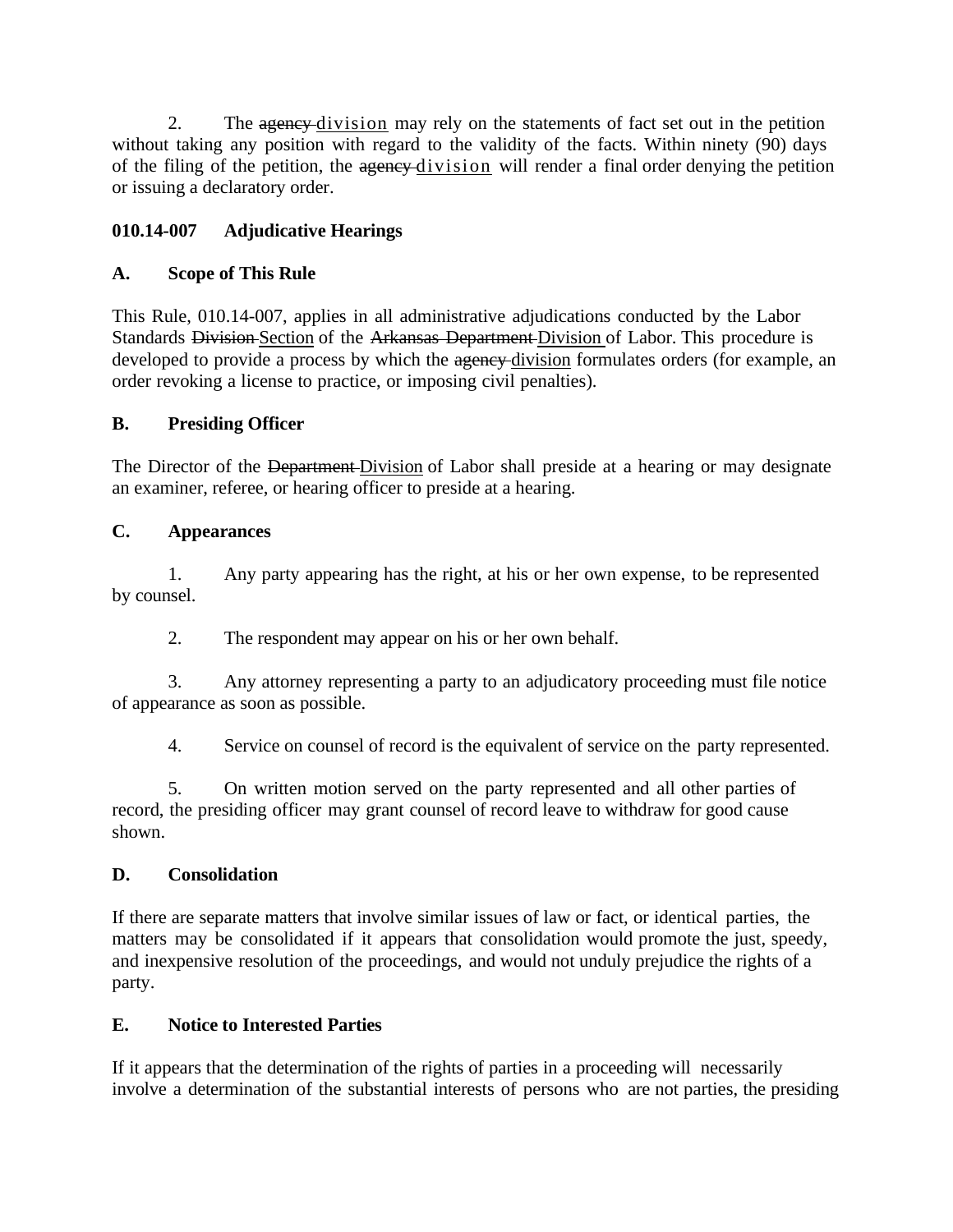officer may enter an order requiring that an absent person be notified of the proceeding and be given an opportunity to be joined as a party of record.

## **F. Service of Papers**

Unless the presiding officer otherwise orders, every pleading and every other paper filed for the proceeding, except applications for witness subpoenas and the subpoenas, shall be served on each party or the party's representative at the last address of record.

## **G. Initiation and Notice of Hearing**

1. An administrative adjudication is initiated by the issuance by the agency division of a notice of hearing.

2. The notice of hearing will be sent to the respondent by U.S. Mail, return receipt requested, delivery restricted to the named recipient or his agent, as well as by regular U. S. mail. Notice shall be sufficient when it is so mailed to the respondent's latest address on file with the agency.

- 3. Notice will be mailed at least twenty (20) days before the scheduled hearing.
- 4. The notice will include:
	- a. a statement of the time, place, and nature of the hearing;

b. a statement of the legal authority and jurisdiction under which the hearing is to be held; and

c. a short and plain statement of the matters of fact and law asserted.

## **H. Motions**

All requests for relief will be by motion. Motions must be in writing or made on the record during a hearing. A motion must fully state the action requested and the grounds relied upon. The original written motion will be filed with the agency division. When time allows, the other parties may, within seven (7) days of the service of the written motion, file a response in opposition. The presiding officer may conduct such proceedings and enter such orders as are deemed necessary to address issues raised by the motion. However, a presiding officer, other than the Director director, will not enter a dispositive order unless expressly authorized in writing to do so.

## **I. Answer**

A respondent may file an answer.

## **J. Discovery**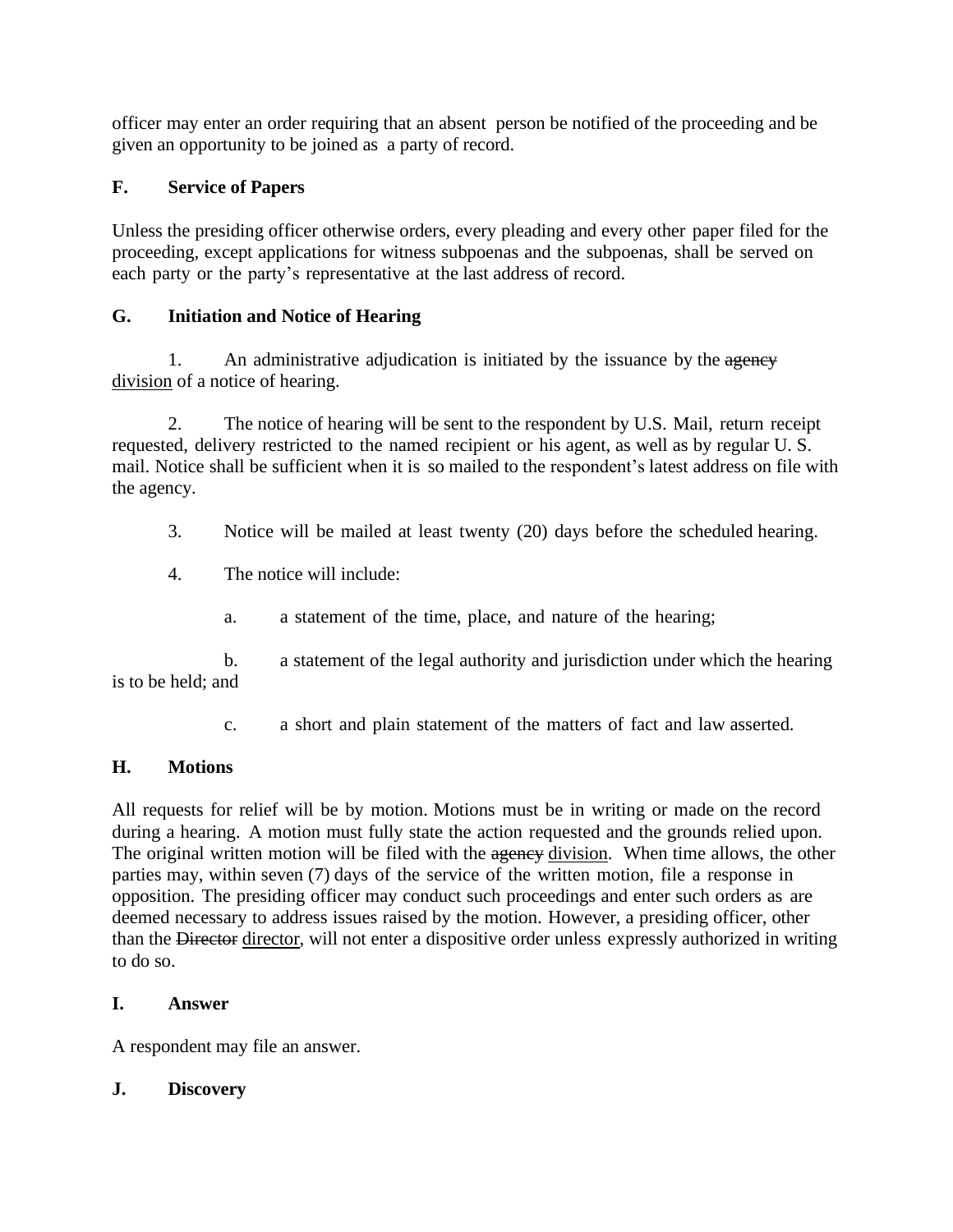1. Upon written request, the agency division will provide the information designated in Ark. Code Ann. § 25-15-208(a)(3).

2. Such requests should be received by the agency at least ten (10) days before the scheduled hearing.

## **K. Continuances**

1. The presiding officer may grant a continuance of hearing for good cause shown. Requests for continuances will be made in writing. The request must state the grounds to be considered and be made as soon as practicable and, except in cases of emergencies, no later than five (5) days prior to the date noticed for the hearing. In determining whether to grant a continuance, the presiding officer may consider:

- a. Prior continuances;
- b. The interests of all parties;
- c. The likelihood of informal settlements;
- d. The existence of an emergency;
- e. Any objection;
- f. Any applicable time requirement;
- g. The existence of a conflict of the schedules of counsel, parties, or

witnesses;

- h. The time limits of the request; and
- i. Other relevant factors.

2. The presiding officer may require documentation of any grounds for continuance.

## **L. Hearing Procedures**

1. The presiding officer presides at the hearing and may rule on motions, require briefs, and issue such orders as will ensure the orderly conduct of the proceedings; provided, however, any presiding officer other than the Director-director shall not enter a dispositive order or proposed decision unless expressly authorized in writing to do so.

2. All objections must be made in a timely manner and stated on the record.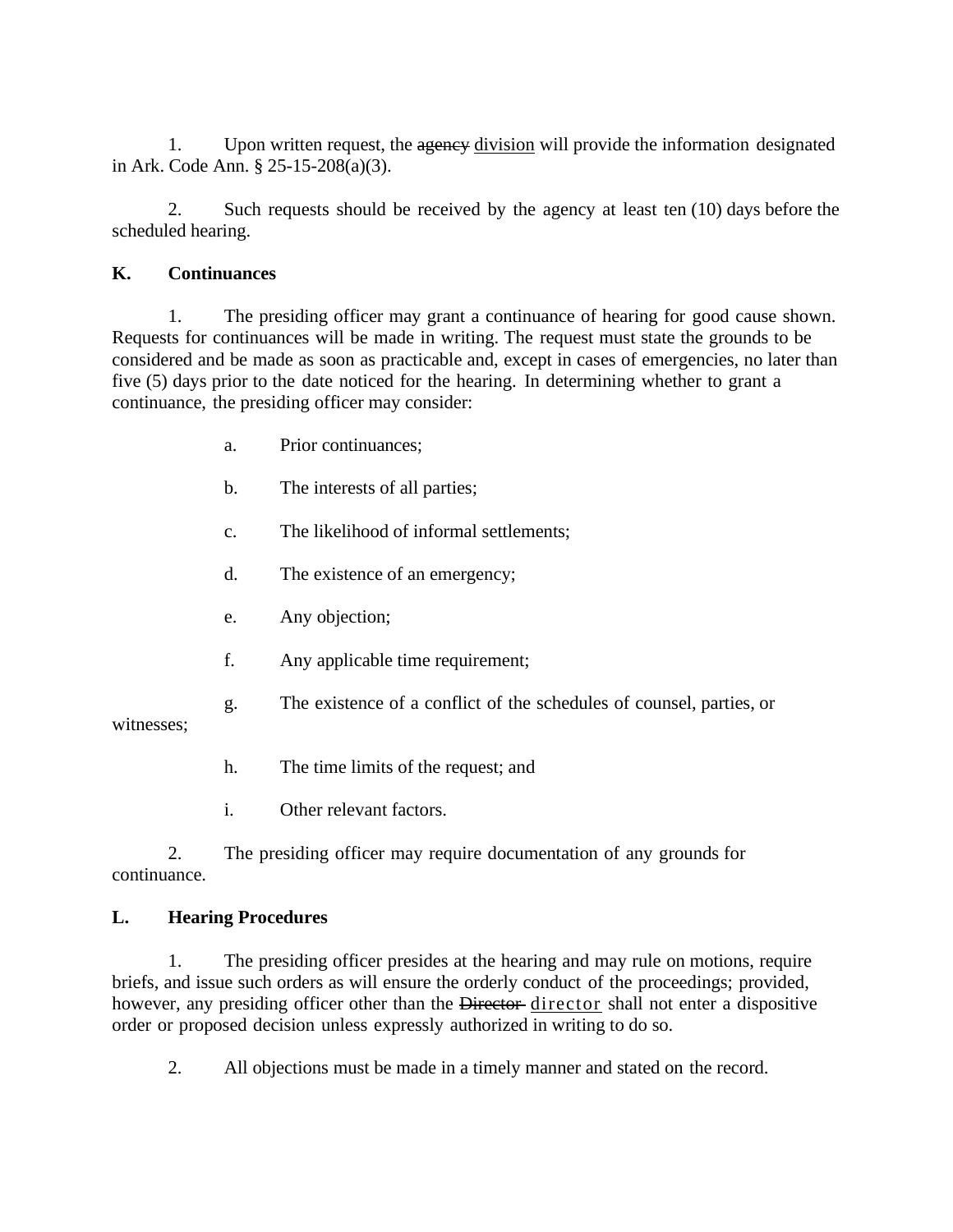3. Parties have the right to participate or to be represented by counsel in all hearings or pre-hearing conferences related to their case.

4. Subject to terms and conditions prescribed by the Administrative Procedures Act, parties have the right to introduce evidence on issues of material fact, cross-examine witnesses as necessary for a full and true disclosure of the facts, present evidence in rebuttal, and, upon request by the agency division, may submit briefs and engage in oral argument.

5. The presiding officer is charged with maintaining the decorum of the hearing and may refuse to admit, or may expel, anyone whose conduct is disorderly.

## **M. Order of Proceedings**

The presiding officer will conduct the hearing in the following manner:

1. The presiding officer will give an opening statement, briefly describing the nature of the proceedings.

2. The parties are to be given the opportunity to present opening statements.

3. The parties will be allowed to present their cases in the sequence determined by the presiding officer.

4. Each witness must be sworn or affirmed by the presiding officer, or the court reporter, and be subject to examination and cross-examination as well as questioning by the agency division**.** The presiding officer may limit questioning in a manner consistent with the law.

5. When all parties and witnesses have been heard, parties may be given the opportunity to present final arguments.

## **N. Evidence**

1. The presiding officer shall rule on the admissibility of evidence and may, when appropriate, take official notice of facts in accordance with all applicable requirements of law.

2. Stipulation of facts is encouraged. The agency-division may make a decision based on stipulated facts.

3. Evidence in the proceeding must be confined to the issues set forth in the hearing notice, unless the parties waive their right to such notice or the presiding officer determines that good cause justifies expansion of the issues. If the presiding officer decides to admit evidence outside the scope of the notice, over the objection of a party who did not have actual notice of those issues, that party, upon timely request, will receive a continuance sufficient to prepare for the additional issue and to permit amendment of pleadings.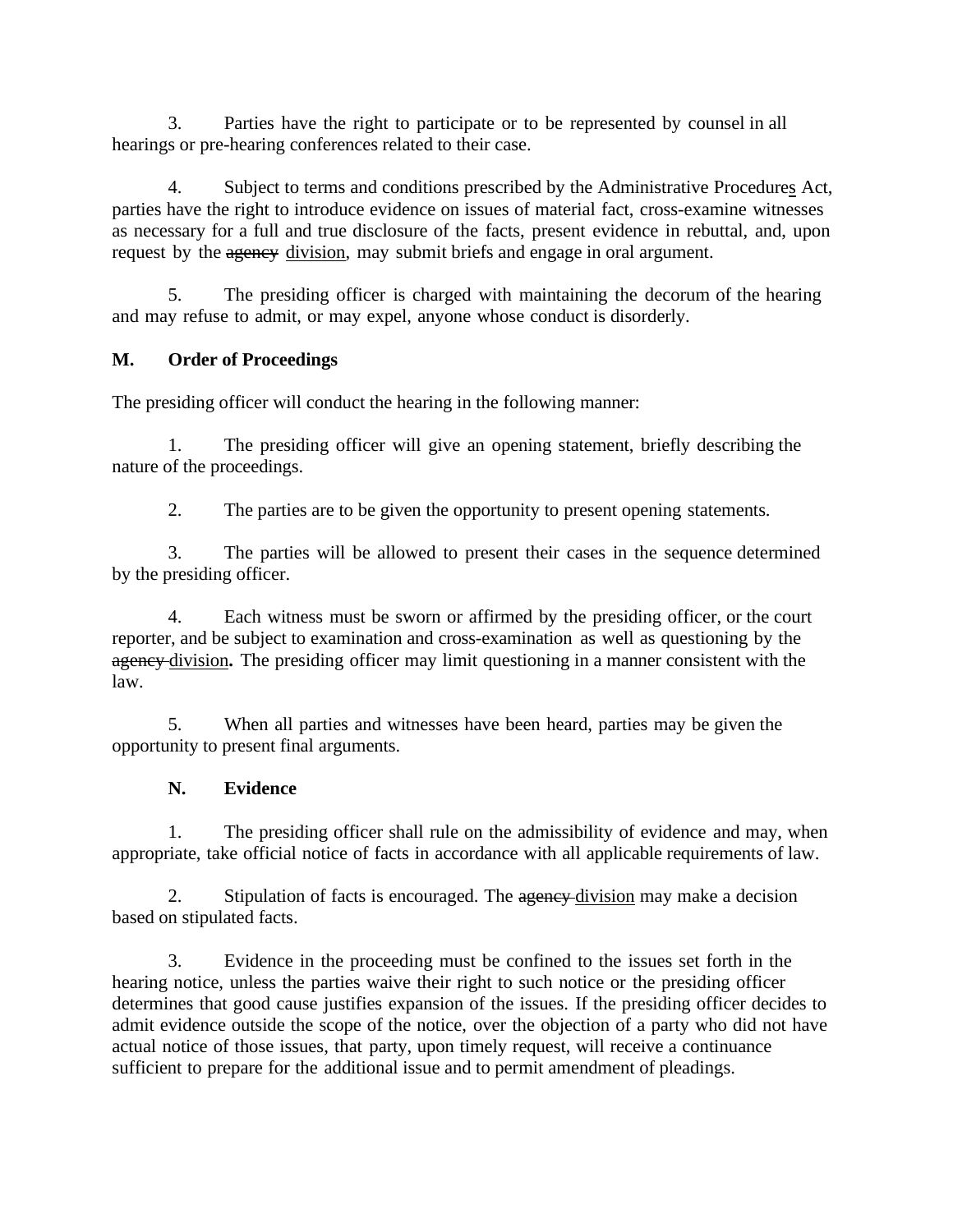4. A party seeking admission of an exhibit must provide three (3) copies of any exhibit in a hearing before the agency-division. The presiding officer must provide the opposing parties with an opportunity to examine the exhibit prior to the ruling on its admissibility. All exhibits admitted into evidence must be appropriately marked and be made part of the record.

5. Any party may object to specific evidence or may request limits on the scope of the examination or cross-examination. A brief statement of the grounds upon which it is based shall accompany such an objection. The objection, the ruling on the objection, and the reasons for the ruling will be noted in the record. The presiding officer may rule on the objection at the time it is made or may reserve the ruling until the written decision.

6. Whenever evidence is ruled inadmissible, the party offering that evidence may submit an offer of proof on the record. The party making the offer of proof for excluded oral testimony will briefly summarize the testimony or, with permission of the presiding officer, present the testimony. If the excluded evidence consists of a document or exhibit, it shall be marked as part of an offer of proof and inserted in the record.

7. Irrelevant, immaterial, and unduly repetitive evidence will be excluded. Any other oral or documentary evidence, not privileged, may be received if it is of a type commonly relied upon by reasonably prudent men and women in the conduct of their affairs.

8. Reasonable inferences. The finder of fact may base its findings of fact upon reasonable inferences derived from other evidence received.

## **O. Default**

If a party fails to appear or participate in an administrative adjudication after proper service of notice, the agency division may proceed with the hearing and render a decision in the absence of the party.

## **P. Subpoenas**

1. At the request of any party, the Director of the Department Division of Labor shall issue subpoenas for the attendance of witnesses at the hearing. The requesting party shall specify whether the witness is also requested to bring documents and reasonably identify said documents.

2. A subpoena may be served by any person specified by law to serve process or by any person who is not a party and who is eighteen (18) years of age or older. Delivering a copy to the person named in the subpoena shall make service. Proof of service may be made by affidavit of the person making service. The party seeking the subpoena shall have the burden of obtaining service of the process and shall be charged with the responsibility of tendering appropriate mileage fees and witness fees pursuant to Rule 45, Arkansas Rules of Civil Procedure. The witness must be served at least two days prior to the hearing. For good cause, the agency division may authorize the subpoena to be served less than two days before the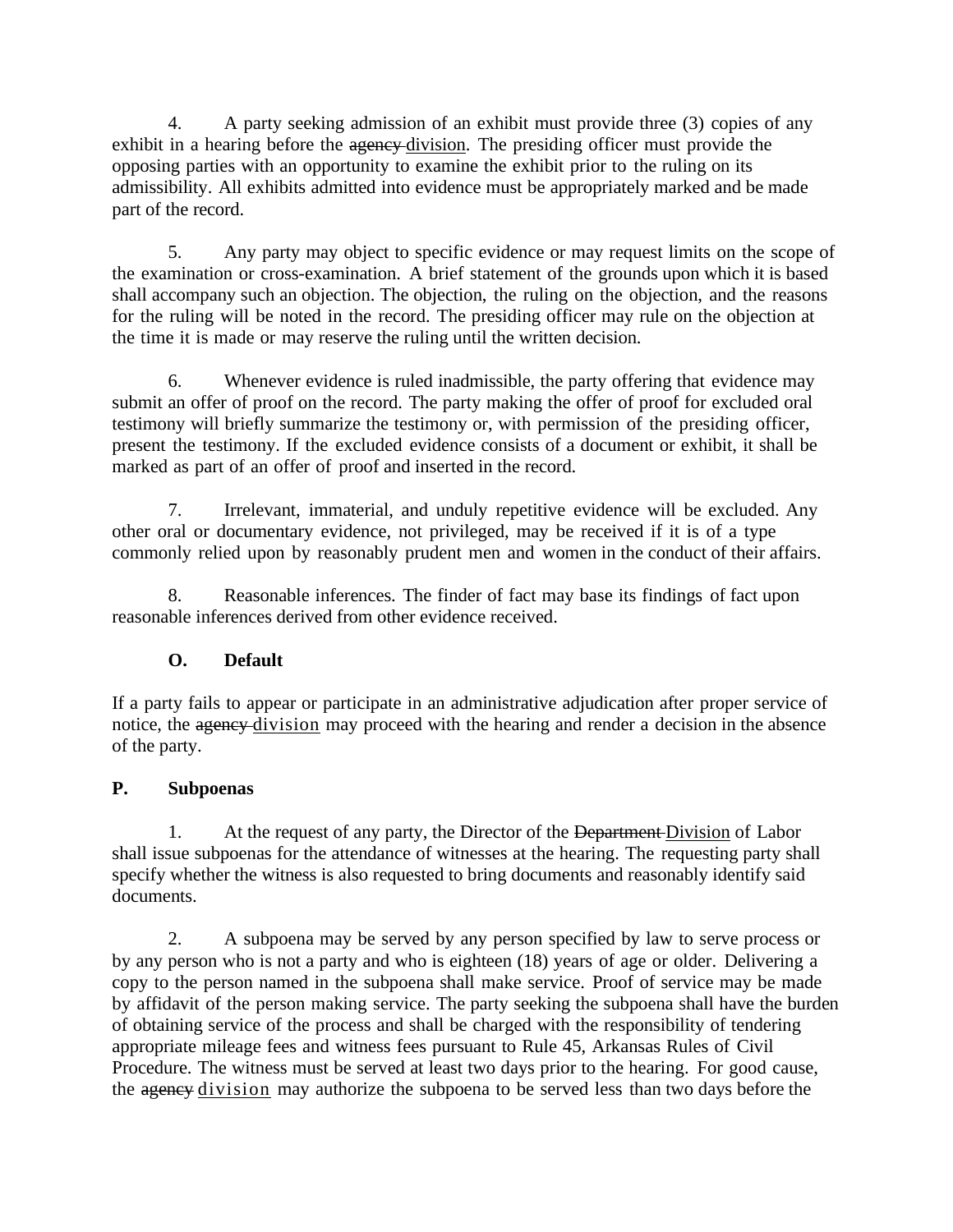hearing.

3. Any motion to quash or limit the subpoena shall be filed with the agency division and shall state the grounds relied upon.

## **Q. Recording the Proceedings**

The responsibility to record the testimony heard at a hearing is borne by the agency division. Upon the filing of a petition for judicial review, the agency division will provide a transcript of testimony taken before the agency division. If the agency division is successful upon appeal, the agency division may request that the court assess the costs against the opposing party.

## **R. Factors to be Considered in Imposing Sanctions or Fines**

In addition to any other considerations permitted by law, if applicable, the agency division in imposing any sanction or fine may consider the following:

- 1. The nature and degree of the misconduct for which the sanction is being sought.;
- 2. The seriousness and circumstances surrounding this misconduct.;
- 3. The loss or damage to clients or others.;
- 4. The assurance of future compliance.;
- 5. The profit to the wrongdoer.;
- 6. The avoidance of repetition.;
- 7. Whether the conduct was deliberate, intentional, or negligent.;
- 8. The deterrent effect on others.;
- 9. The conduct of the individual during the course of the disciplinary proceeding.;

10. Any prior enforcement or disciplinary actions or sanctions, including warnings.; and

11. Matters offered in mitigation or extenuation, except that a claim of disability or impairment resulting from the use of alcohol or drugs may not be considered unless the individual demonstrates that he or she is successfully pursuing in good faith a program of recovery.

## **S. Final Order**

The agency division will serve on the respondent a written order that reflects the action taken by